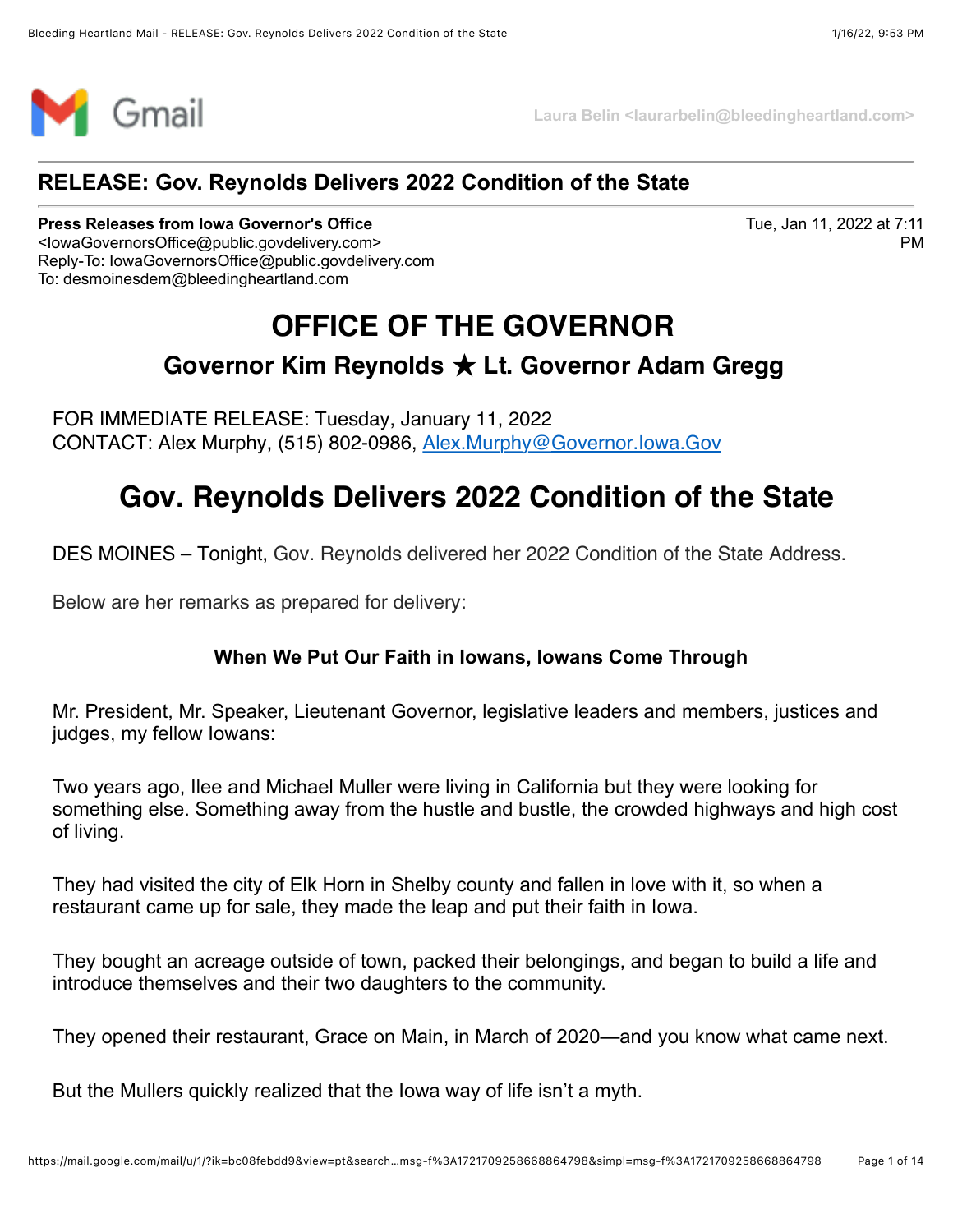The community came together—and came in droves to the restaurant window to buy their unique pizzas.

Unlike so many states, Iowa's economy stayed open, and so did Grace on Main.

And they did more than stay open. The Mullers and their restaurant have thrived, winning multiple awards, including the Rural Operator of the Year from the Iowa Restaurant Association.

When I stopped by Grace on Main for lunch this fall, Ilee told me "Iowa Nice isn't just a slogan, it's real. It's not who has a nicer car and how much money you have. If you need help, everyone is willing to drop everything. You don't get that back in California."

I couldn't help but smile, because that's exactly what we've always done. And what we'll always do.

The Mullers had faith in Iowa. And Iowa came through.

The Mullers couldn't be with us tonight, but we're joined by some of their most loyal customers. Won't you please join me in welcoming the Mullers to Iowa and recognizing the community that embraced them.

Two years ago, about the time the Mullers were moving to Iowa, I stood here before you at the beginning of a new decade. I talked about how far we'd come in ten years.

About how we'd gone from a time when families lost their life savings, Iowans lost their jobs, and our state government lost control of its budget—to a time of record-low unemployment, a budget surplus, and record investments in K-12 education.

But most important, I talked about a vision for our future. About the need to be bold; to show the world that Iowa truly is the state of opportunity.

The pandemic delayed some of our efforts, but it didn't change our direction. In the last eight months alone we:

Invested \$300 million more in broadband, strengthened funding for mental health by making it more sustainable, made our communities safer and supported our law enforcement; encouraged more quality housing, extended and expanded our water-quality efforts, repealed the inheritance tax on families, gave parents more choices in their child's education, protected life, and expanded telehealth services to increase access to affordable health care across every part of our state.

When US News and World Report ranked Iowa the #1 state for opportunity last year, it wasn't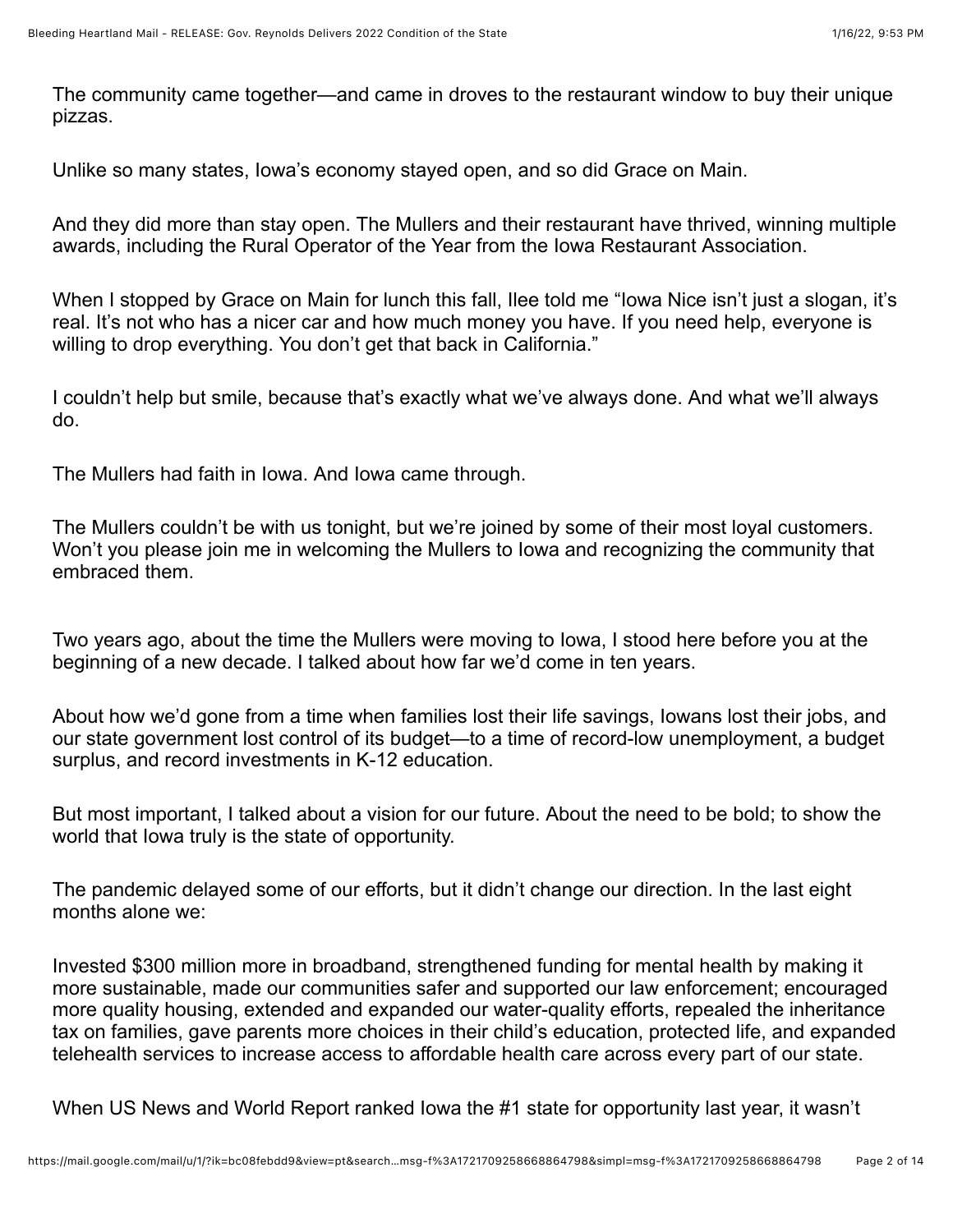because we wanted it. It was because we earned it.

It was because we had faith in Iowans. And Iowans came through.

Of course, rankings are nice. But they're not what matters.

What matters is how we come together in our own communities —from cities like Des Moines to small towns like Elk Horn—where we live and work and worship.

This is my fourth time speaking to you from this chamber on the condition of the state. And I'm proud to report, for the fourth time, in every corner of Iowa, the condition of our state is strong.

We're strong because we've been guided by the lights of common sense, fairness, and freedom. By the knowledge that bold action isn't always government action. It's Iowans making their own decisions for their own families and future.

Under these high ceilings, next to this marble, among these columns and portraits, it's tempting to believe that nothing good happens unless we legislate it, regulate it, or fund it.

But in the small towns, around kitchen tables, in the fields and back-offices, Iowans understand that we in this building don't fund anything. They do.

And right now, they're paying too much.

Last year, the state ended with a \$1.2 billion surplus, on top of nearly \$1 billion cash reserves.

That's good. We kept spending down.

But it also means that, despite the historic 2018 tax cuts, we're still taking too much from Iowans' paychecks.

That needs to stop. Now.

Tonight, I'll introduce a comprehensive bill that significantly cuts taxes for all Iowans.

First, it eliminates our complex system of multiple tax brackets and sets one tax rate of 4%. Flat and fair.

The cuts will occur gradually over the next four years so that we protect priorities like education and public safety. But in the first year alone, taxpayers will save almost \$500 million. And by 2026, when the bill is fully implemented, an average Iowa family will pay over \$1,300 less in taxes, which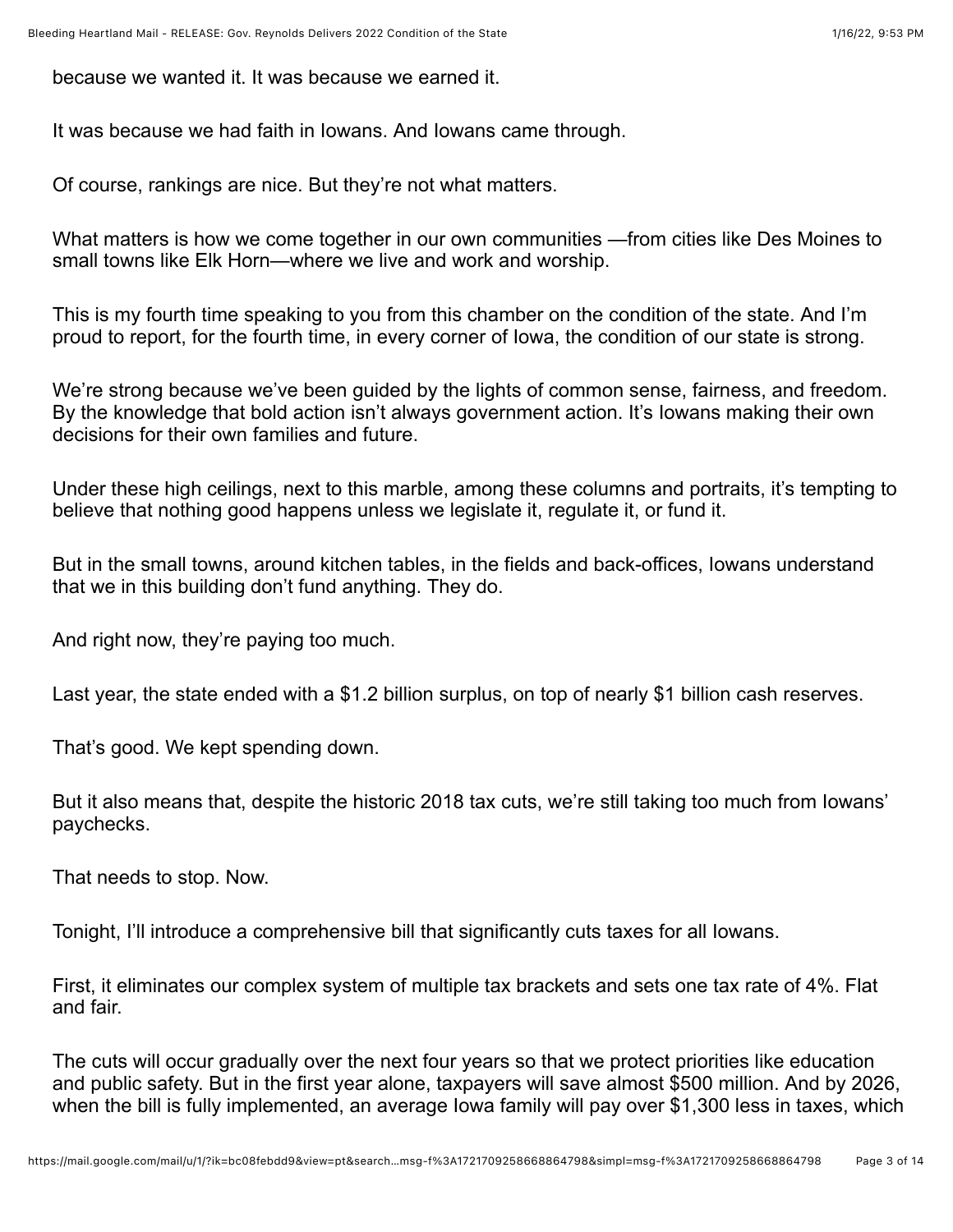is on top of their \$1,000 tax cut from the 2018 bill.

That's money that can be reinvested into our economy and used to promote the prosperity of every Iowan.

Yes, we'll have less to spend once a year at the Capitol, but we'll see it spent every single day on Main Streets, in grocery stores, and at restaurants across Iowa. We'll see it spent in businesses instead of on bureaucracies.

We'll put our faith in Iowans, and they won't let us down.

Also, starting next year, for Iowans who have worked all their lives and saved for retirement, this bill will do even more by eliminating the taxation of retirement income.

For the vast majority of retired Iowans—those who rely on their 401K, IRA, or pension—that's not just an income-tax cut; it's a full income-tax repeal.

And that's how it should be. You've worked hard all your life, saving for retirement and paying your fair share in taxes. It's time you get a break from the tax collector; you've earned it, now you should enjoy it.

Under my plan, the tax repeal on retirement income won't be limited to bank accounts.

For farmers, whose savings is as much the black dirt under their boots as the money in the bank, this bill will eliminate the tax on cash-rent payments they receive when they retire from farming.

And for employees who received stock in their company for years of hard work, the bill will eliminate the tax on the sale of those shares.

This will be a game-changer that will incentivize employers to share ownership with their employees and send a message to the rest of the country: Come. Move to Iowa. Work here and become an owner in a company and grow your investment tax free. Have faith in Iowa and we'll come through.

All of these tax cuts have one thing in common—they reward work. Work to be done and a lifetime of work to be proud of.

That's never been more important, as the country is facing an unprecedented worker shortage.

Across the nation, job openings far outnumber the workers available to fill them, and 4 million fewer Americans are working now than they were before the pandemic.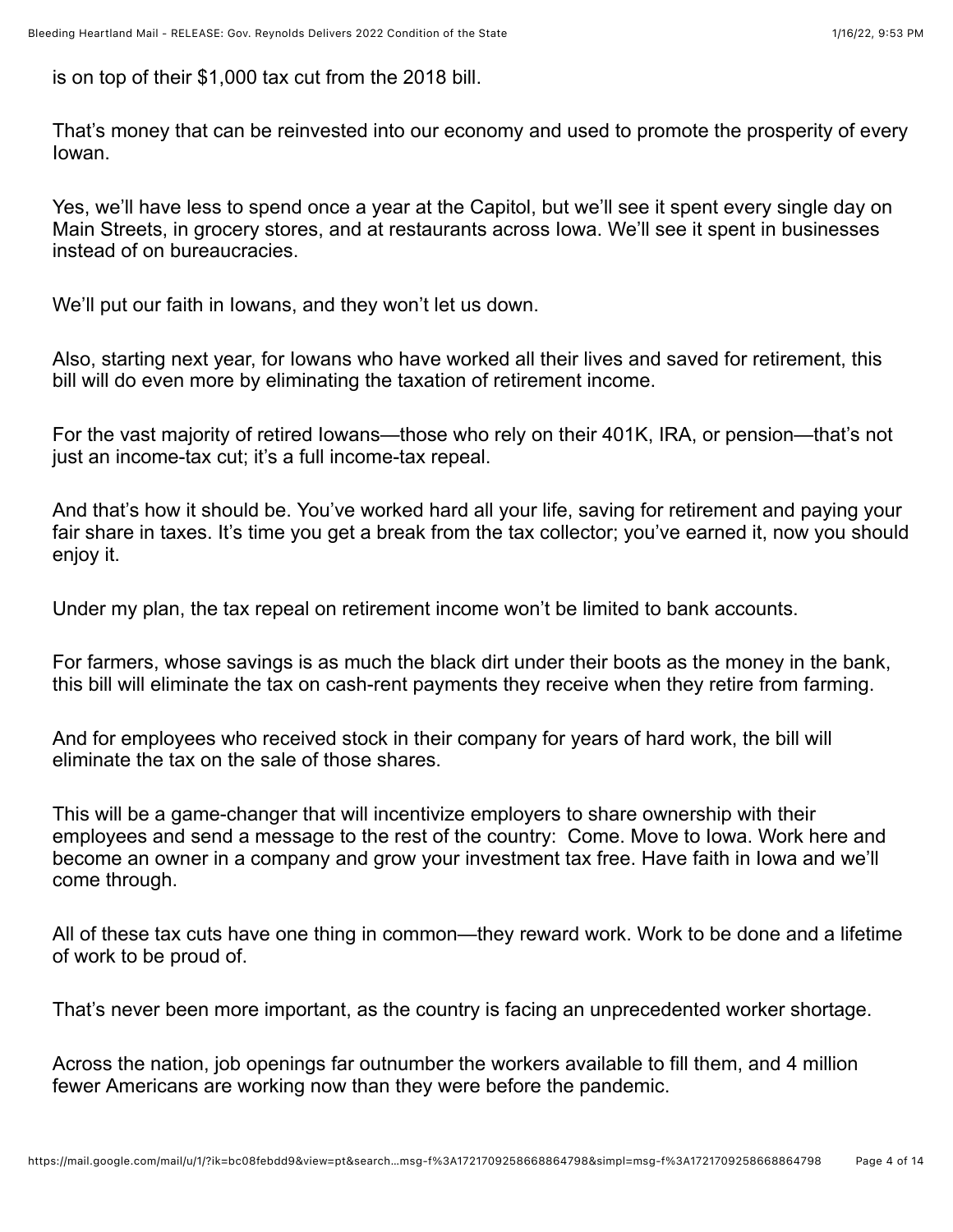Iowa is better positioned than most, with the ninth highest labor participation rate in the country. But we're still down from where we were at the beginning of 2020. And if we don't take bold action, other states will.

Thanks to the leadership and careful planning of many of you in this room, we're building on a solid foundation.

Through bipartisan efforts, we established Future Ready Iowa, which provides tuition-free community college and certification programs to Iowans training for high-demand jobs.

Since the fall of 2019, more than 35,000 scholarships have been awarded, empowering nearly 17,000 Iowans to pursue careers and advance Iowa's workforce—with thousands more to come.

We've also focused on expanding apprenticeship programs, incorporating work-based learning in our schools, integrating computer science into the curriculum, and so much more.

With these efforts, we're on the path to giving every Iowan the opportunity to find a rewarding career. But barriers to work still exist, including the need for childcare.

That's also a national issue but, contrary to what some in D.C. believe, there isn't a national solution.

In Iowa we've taken a bottom up approach. Last legislative session we created the Childcare Challenge, a program where providers apply for grants that fit the needs of their communities. It's already paying off.

In less than a year, we've awarded grants that will create 4,000 new childcare spots across the state.

Sprouts Early Learning Academy in Carlisle is a great example. Paige and Taylor Smothers own the Academy, and thanks to a state grant they overcame inflated construction costs and regulatory burdens to open an amazing preschool and child care center for 70 2-5 year-olds.

When I visited the academy, I could see that we're on the right path.

I've invited Paige and Taylor to be with us tonight so they can be recognized for their achievement and hear firsthand that their efforts, and the efforts of others like them, have inspired us to do even more. Won't you please stand.

Because of the positive results from the Childcare Challenge, and because of the overwhelming number of outstanding applicants, I'm announcing that the State is expanding this program to provide another 5,000-plus childcare openings across the state.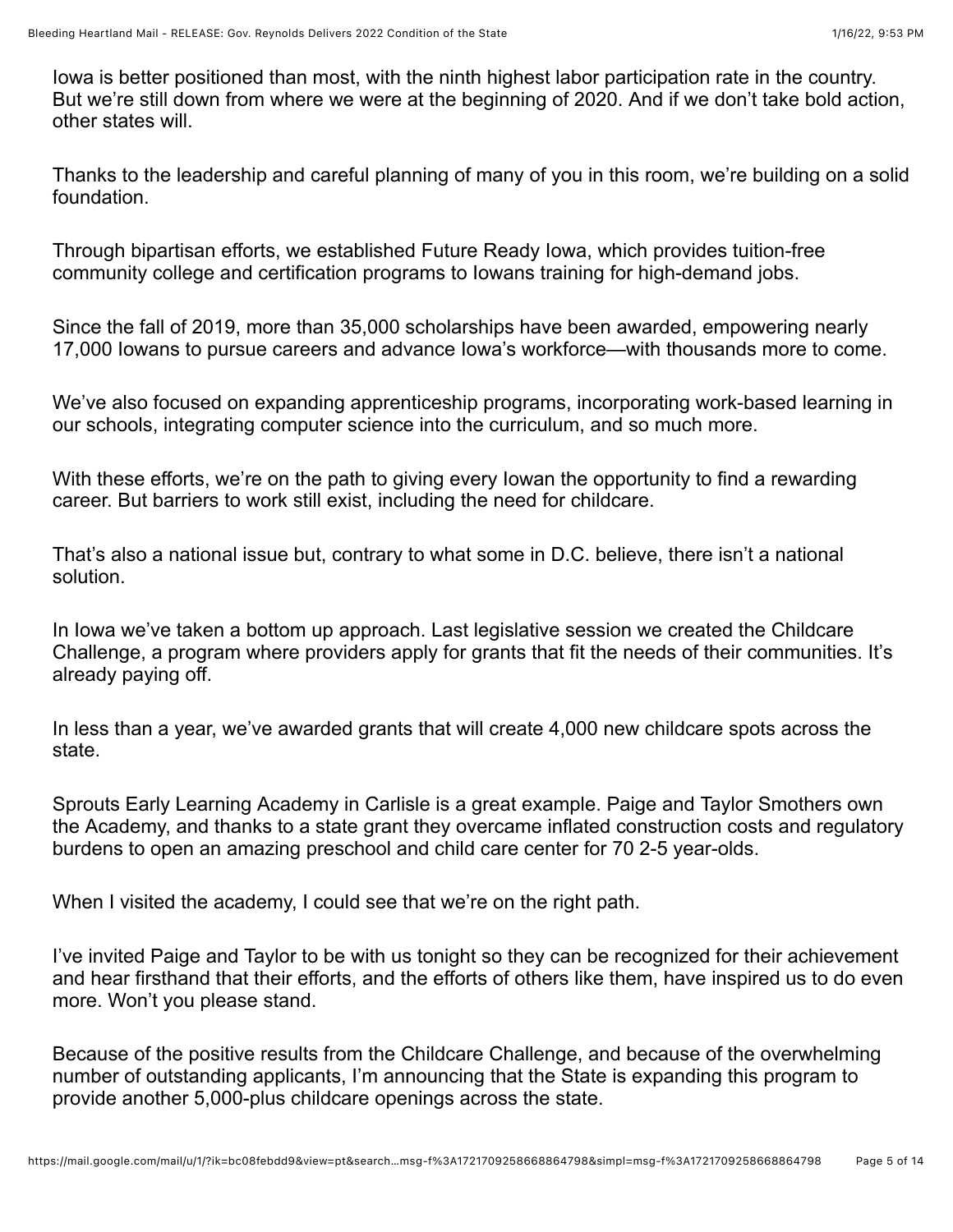Last week, I had the privilege of calling some of the applicants to let them know they would be receiving a state grant. Let me give you a sample of what's to come.

In Dubuque, Aspire Home Daycare Network will remodel and equip homes that will help stay-athome moms start their own daycare business. In Williamsburg, the school district will renovate a vacant house, in partnership with the high-school construction club, that will serve as a childcare center for teachers' children. And in Hull, the Bright Start Daycare and Preschool will expand its facility to help cut the current waitlist of 67 children in this rural community.

These are more than just buildings. They are the physical reminders of the thousands of lives that will be enriched. And it's not just the children—it's also the lives of parents empowered to go to work knowing their child is cared for.

Last spring I established the Governor's Childcare Task Force and charged the group with developing a comprehensive strategy to address this issue. I'm happy to report that we've already made progress in implementing many of their recommendations, including relieving childcare providers of onerous regulations.

There's more to do, and I look forward to working with the legislature this session. Because no one should be forced to choose between earning a living and caring for their child.

There are many reasons for the worker shortage, but we need to recognize that, in some cases, it's because the government has taken away the need or desire to work. The safety net has become a hammock.

Don't mistake me; this isn't the only cause. But it's a growing problem, and it's not just an economic one.

There is dignity in work; it gives us meaning and purpose. So when it's degraded, when idleness is rewarded with enhanced unemployment and stimulus checks, when work begins to seem optional rather than fundamental, then society begins to decay.

I'm worried that we're reaching that point. Where workers who stay home are being put ahead of the workers who show up.

Tomorrow, somewhere in Iowa, a carpenter will struggle to set rafters by himself in the freezing cold. He needs help, and he's been asking for it. But too many are at home, living on his tax dollars. It's been the same for almost two years now. His hands are tired; his back is tired. He's just tired.

He has faith in Iowa—he believes we'll come through—but D.C. doesn't seem to care.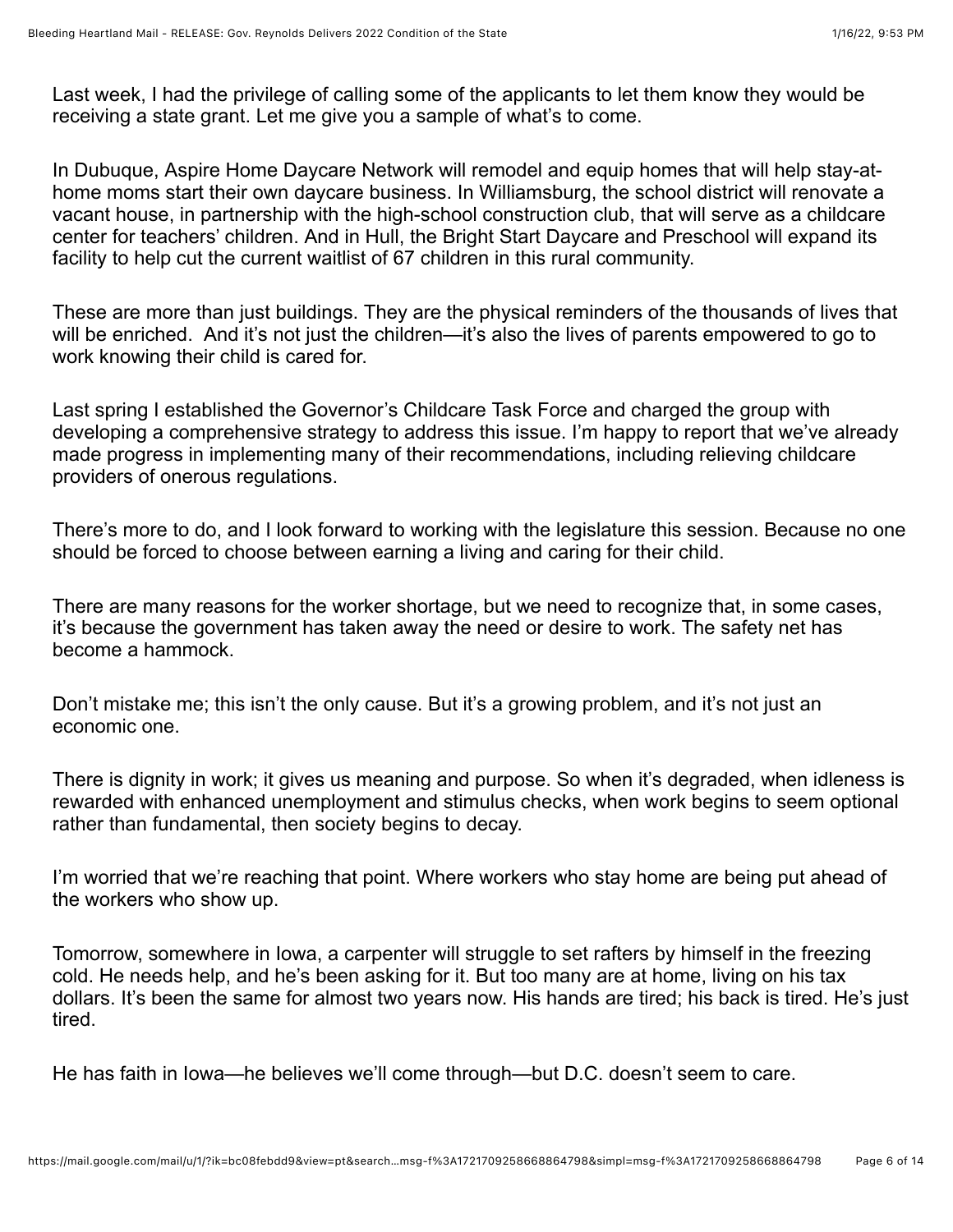So let's show him that Iowa does care. Let's show him that in this State, we appreciate the value of work and will promote it at every turn.

We start by revamping our unemployment system so that it becomes a re-employment system.

Unemployment benefits serve an important purpose as a short-term safety net for Iowans who are unexpectedly out of work, through no fault of their own. But we can't forget these are taxpayer funds, and we have to recognize that we're living in a time of prolonged low unemployment.

Today, there are many more job openings than Iowans on unemployment.

Those Iowans have six months to collect unemployment benefits while they look for one of the many open jobs. Frankly, that's more time than necessary.

I'll be introducing a bill that lowers benefits to 16 weeks—about four months—and ensures that those collecting unemployment can't turn down suitable jobs while living on taxpayer funds.

We'll also increase our efforts to match unemployed lowans with new opportunities. To that end, I'm announcing the creation of a separate re-employment division within the State, whose sole focus will be helping Iowans get back to work.

We want these lowans to succeed, and we'll give them every opportunity to do so.

Unemployment payments and stimulus checks aren't the only government-created problems we're facing.

We need to continue our work this session to eliminate unnecessary licensing requirements that keep people from moving to or working in Iowa.

We also need to address a legal system that is awarding millions of dollars in damages without regard to the consequences.

When accidents and mistakes happen, injured Iowans deserve to be fairly compensated. But arbitrary, multi-million dollar jury awards do more than that. They act as a tax on all Iowans, raising the costs of goods and services and jeopardizing our healthcare system.

Like many states have already done, we need to put reasonable caps on non-economic damages for trucking accidents and medical malpractice. Let's work together to do just that.

The shortage of healthcare workers is one of our greatest workforce concerns, especially in rural Iowa.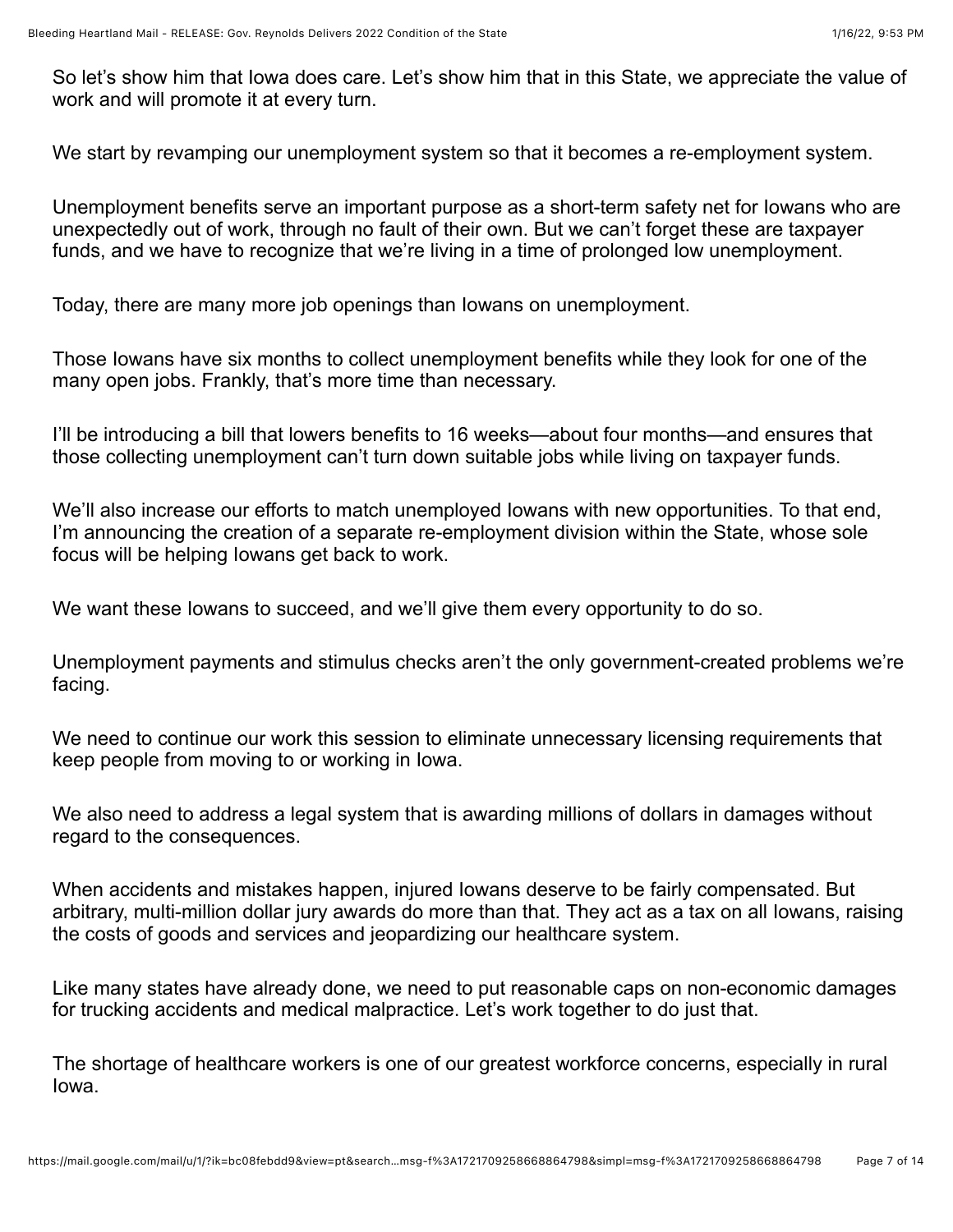Five of the state's top-10 job postings are healthcare careers, with registered nurses and nursing assistants at the top of the list. And the problem is expected to get worse, as the US Bureau of Labor Statistics projects the need for 1.1 million more nurses nationally by 2030.

Once again, Iowa is ahead of the curve, as we've already begun the process to recruit and train.

We're expanding our loan forgiveness programs for healthcare professionals who commit to Iowa, especially our rural areas. And we're making it easier for part-time nurses to teach while they work.

We're also starting our training programs earlier, to give our students a first-hand view of what a career in healthcare looks like.

In Pella, the high-school Career Academy recently launched a patient-care registered apprenticeship program that offers students hands-on experience in a variety of medical settings, while at the same time earning a wage.

Before they even leave high school, these students can become a certified nursing assistant, and then qualify to work as a lab or surgical technician. And within a few short years, they can go on to become an OB tech, RN or BSN—all while being paid.

This innovative approach, and the public-private partnerships that make it possible, are what Iowa's education and healthcare systems need. That's why we're launching a new healthcare registered apprenticeship program that will provide funding to at least five communities to scale what Pella has done.

Marie Vander Wilt, the first apprentice in Pella's program, said that getting hands-on experience in healthcare gave her a new appreciation for this career path. She told me "the job isn't always easy but I get to leave work each day knowing that I made a difference."

Marie, along with her instructor, Kay Landon, and the program partners from Pella Regional Hospital and Wesley Life are with us tonight. Let's thank them for leading.

Across the state, educators are teaming up with professionals in their field to train our students. In fact, we're a national leader in work-based learning.

But for all the real-world experience we've brought to the classroom—from welding to information technology to healthcare—we've missed an important one: education.

When it comes to training the next generation of teachers, we haven't been using our best asset: our teachers in the classroom. The ones who put their skills to work every day to make a difference.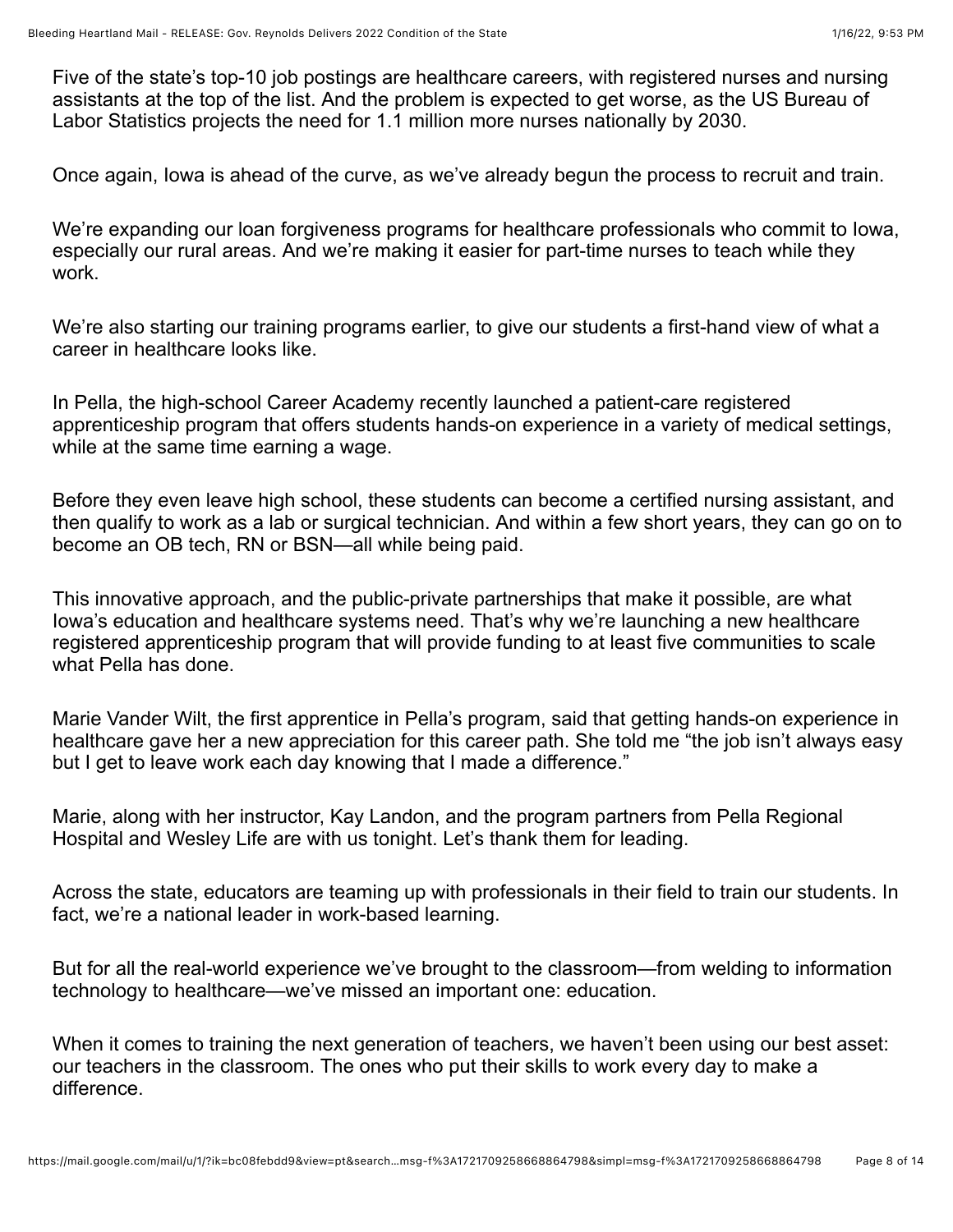Starting tomorrow, we'll be launching the first teacher registered apprenticeship program in the country, letting schools effectively grow their own workforce.

High school apprentices start classroom instruction in their junior year and, within a year of graduation, they can earn a paraeducator credential and associates degree. And for paraeducators, their day jobs will count toward student teaching requirements, greatly reducing the cost and time required to become a teacher.

The teachers of tomorrow are in our schools today. Let's give them a head start on their journey to one of the most rewarding careers.

Talk to someone who's been successful and without fail they'll tell you about a teacher who set them on their path. About someone who inspired them; who pushed them to be who they are today.

Our teachers provide more than textbook instruction. They give emotional support and structure. They help guide our children through their most difficult and formative years.

That's why it was, and remains, so important that our schools stay open. And that's why I'm proud of the tens of thousands of Iowa educators who stayed in the classroom when so many in other states did not.

As a means of saying "Thank you"—and to help retain our educators—I'm announcing tonight that we'll use federal ESSER funds to award a \$1,000 retention bonus to teachers who stayed on the job through the pandemic and who will continue teaching next year. Your work is essential and we want you to know it.

The importance of a strong public school system is reflected in the State budget, where public education accounts for more than 56% of all state spending.

And for PreK-12 education, that's \$3.7 billion, with an increase of nearly \$1 billion in the last decade.

For most Iowa families, that's money well spent. Across the State, in every one of our 99 counties, there are strong schools with dedicated teachers.

But for some families, the school district doesn't fit their values or meet the needs of their child.

And sadly, in some cases, school administrators are ignoring the problem or just not listening. Some even believe that it's a school's responsibility to not just teach kids to learn but to control what they learn—to push their worldview.

The problem has been building for some time, but parents are no longer in the dark.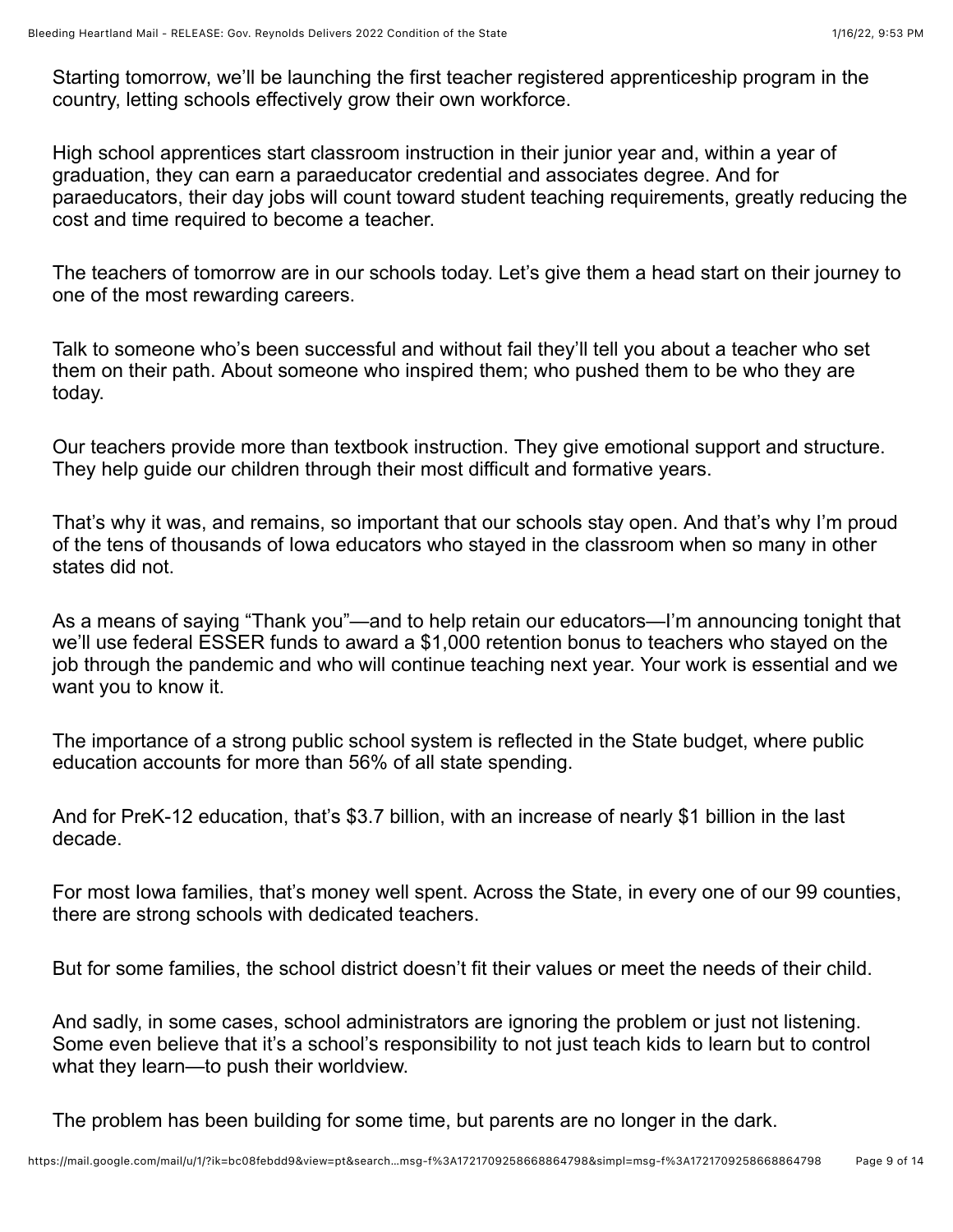Recently, several parents brought to light that schools are buying and teaching with books that contain vulgar and sexually explicit material involving minors. These books are so explicit they'd be X-rated if they were movies. The content is so bad that after a parent read them at a school board meeting, the district took the live stream down from its website because the passages were too inappropriate—and yet many of these books remain in school libraries today.

We live in a free country with free expression. But there's a difference between shouting vulgarities from a street corner and assigning them as required classroom reading. There's a difference between late-night cable TV and the school library.

If school boards and administrators refuse to understand that—if they believe the classroom is about pushing their worldview—then we're on the wrong path.

So to the parents who are listening tonight, who are frustrated with what's happening: Know that I and members of this legislature have heard you loud and clear. Enough is enough. Parents matter, and we're going to make sure you stay in charge of your child's education.

It starts with full transparency. All schools should be required to publish what they're teaching. There's no reason to hide it—at least no good reason.

The same goes for the books in the library. Parents should know what their kids have access to, and they should have a timely process to address their concerns. Because when our parents are fully informed, they can make informed choices.

And ultimately, that's what every parent deserves: a choice. Even when the school is doing what it should, that doesn't necessarily mean the unique needs and values of every student are being met.

Wealthier parents always have an alternative. But many middle- and lower-income families don't. They don't have a choice.

Jacky Ochoa, a mother of four daughters who attend St. Rose of Lima Catholic school in Denison said it best. Writing to the Des Moines Register, she said that "school choice is personal; it's about students. Choice empowers parents—a child's strongest advocates, and the people who best know their skills and interests—to select the learning environment that will allow their child to shine."

Jacky, I couldn't agree more—which is why I'll be introducing legislation that allows middle- and low-income families and students with an individualized educational plan to receive a portion of the 'per pupil' funds allocated annually by the state to move their child to the education system of their choice.

About 70% (over \$5,300) of those funds will go directly into an account for families to customize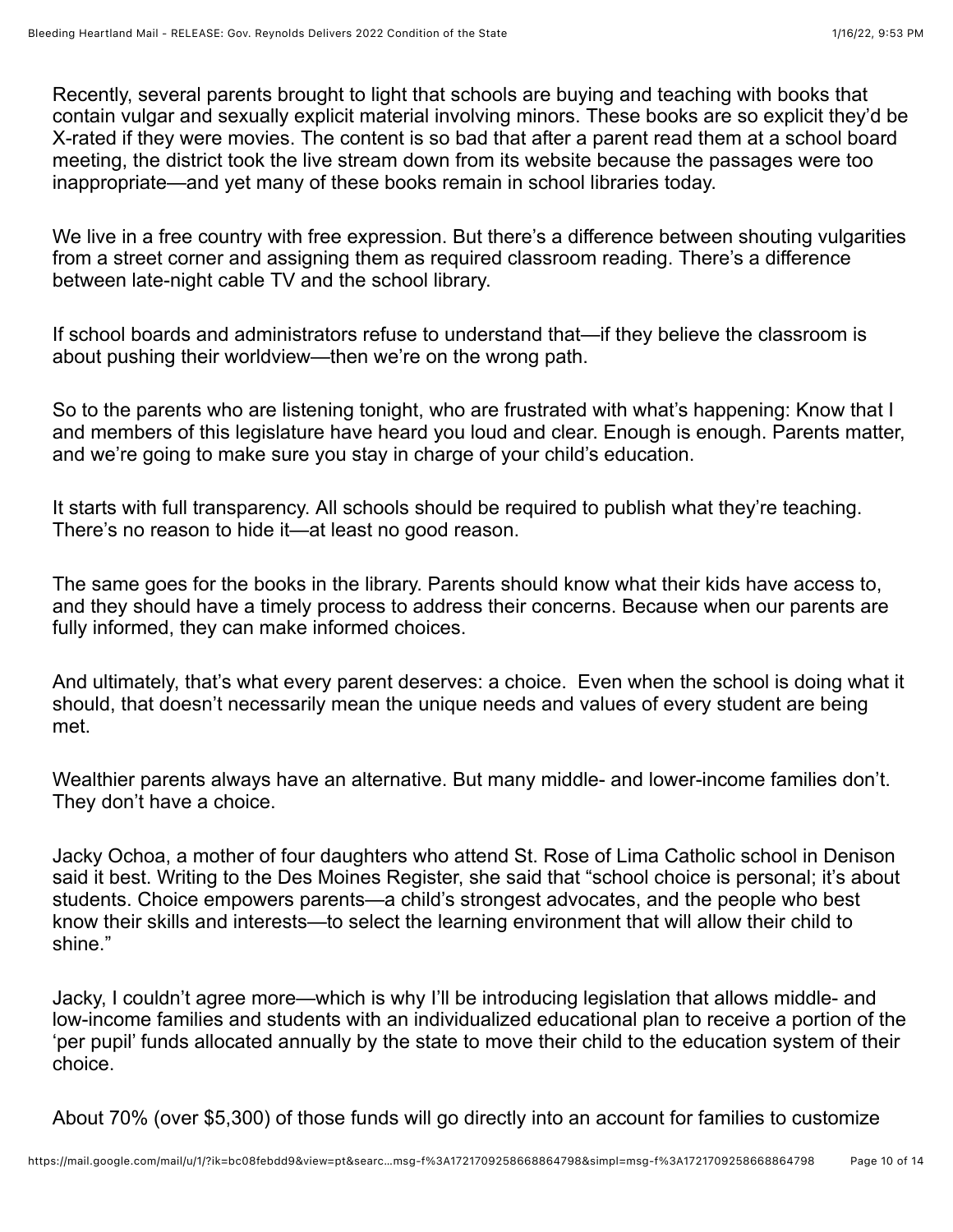their child's education. The remaining 30% will be distributed by the state to smaller school districts.

We want to ensure our small schools stay strong while, at the same time, empowering parents to choose what's best for their child.

As I said last year, school choice isn't a zero sum game. It has the potential to raise the quality of all schools. After we expanded open enrollment last session, one superintendent responded by setting the goal of making his district the "destination of choice."

That is precisely what we want: For every school, public or private, to strive to be the best it can be. Because when our schools succeed, Iowa becomes a "destination of choice" for parents everywhere.

My focus tonight is about work and workers. About what puts food on the table and a roof over our head. About what gives us meaning and purpose.

But sometimes work means more than that. Sometimes—for a small but brave few—it means putting someone else's life above their own.

For those workers—those who serve in our armed forces, who patrol our streets, guard our prisons, or in any other way protect and serve—an occasion like this would be incomplete without saying thank you and recognizing those Iowans who gave the ultimate sacrifice last year.

Cpl. Daegan William-Tyeler Page, who was killed by terrorists as he bravely protected US citizens and Afghan refugees attempting to evacuate Kabul.

Nurse Lorena Schulte and Correctional Officer Robert McFarland, who sacrificed their lives to stop two inmates from escaping Anamosa prison.

And State Patrol Sgt. Jim Smith and Trooper Ted Benda, who spent their careers protecting Iowans and keeping our communities safe, who tragically lost their lives in the line of duty.

I also want to honor the life of Congressman Neal Smith, a man who served this state and his country for almost all of his 101 years, including as a military pilot who earned the Purple Heart in World War II.

And I want to recognize the absence of my friend, John Landon, who served his country in Vietnam and served his State as a representative of this body. John, I miss seeing your reassuring face from this podium, but I'm so happy that your legacy lives on.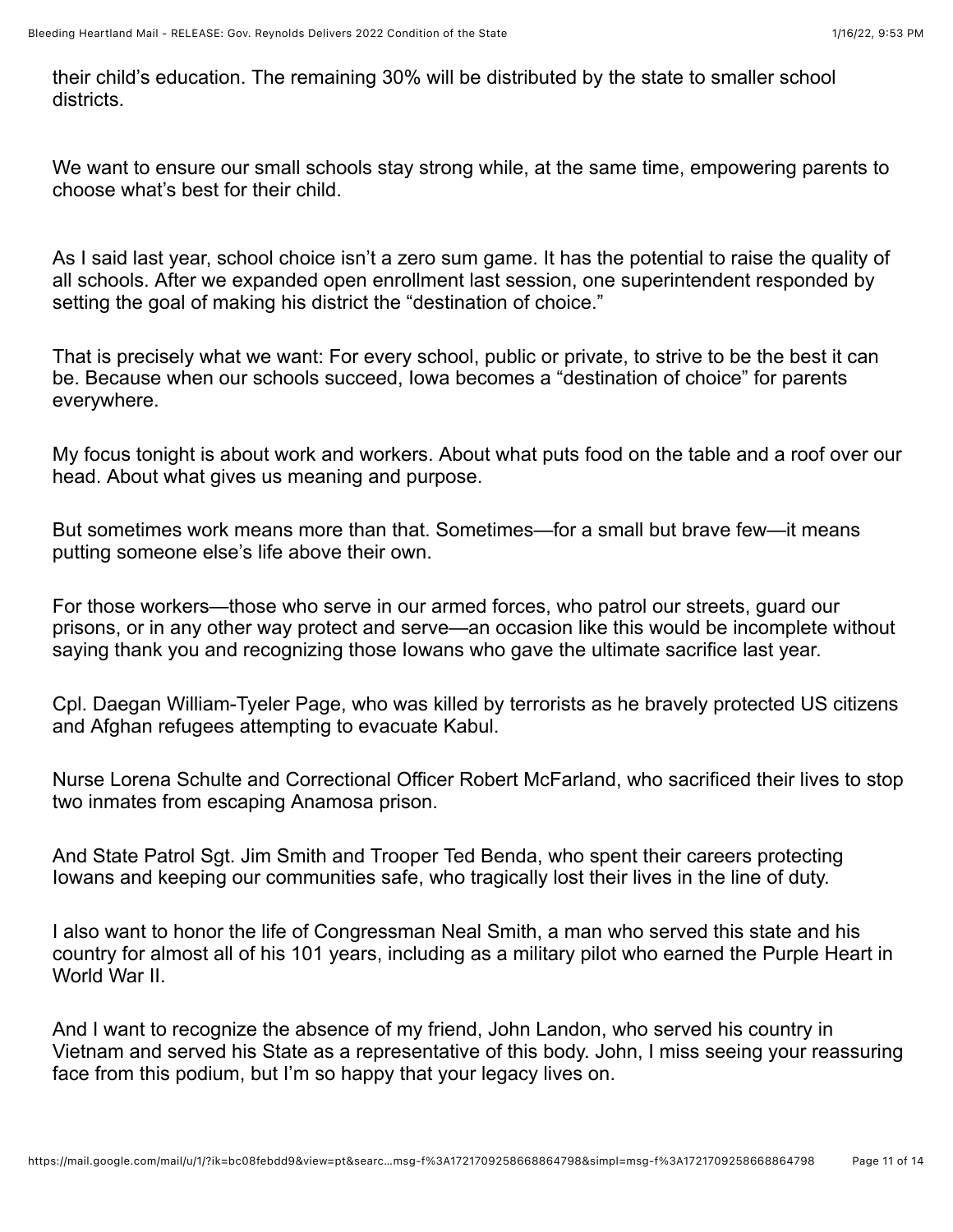To honor all of these brave men and women we lost this year, please join me and the family members who are with us tonight in a moment of silence.

Whether it's patrolling our streets or guarding our prisons, public safety jobs are difficult and absolutely vital.

I want to thank the legislature for giving additional funds to the Department of Corrections to help keep our prisons secure. And I want to recognize the importance of the Back the Blue Bill you passed last year.

It's more important than ever that we show these men and women that we appreciate what they do.

Because across the country, far too many don't have that appreciation; they don't believe in prisons and don't see the need for police.

That way of thinking isn't just wrong; it's dangerous. And in Iowa, it has no place.

To re-enforce that message, we're using federal ARPA funds to give our brave men and women in law enforcement and corrections a \$1,000 retention bonus, while also aggressively recruiting officers in other states.

When officers are treated like villains and other jobs are plentiful, it's no wonder that applications nationally are down and resignations are up. It's no wonder that our young people are saying "no thanks" to a career in public safety.

While we can't fix attitudes in other states, we can certainly let our officers—and officers across the country—know that in Iowa, they're welcome and will receive the respect and support they deserve.

Most of what we do here in this building is about what happens in Iowa. It's about educating our children in our schools, getting Iowans back to work, or just making sure that we, the government, aren't standing in their way.

But Iowa is also a national and international leader; what we do here reverberates beyond our borders.

That's certainly true when it comes to agriculture and energy—especially when the two meet.

Iowa is a leader in renewable energy. In fact, we lead the nation in the production of both ethanol and biodiesel and the crops that make them.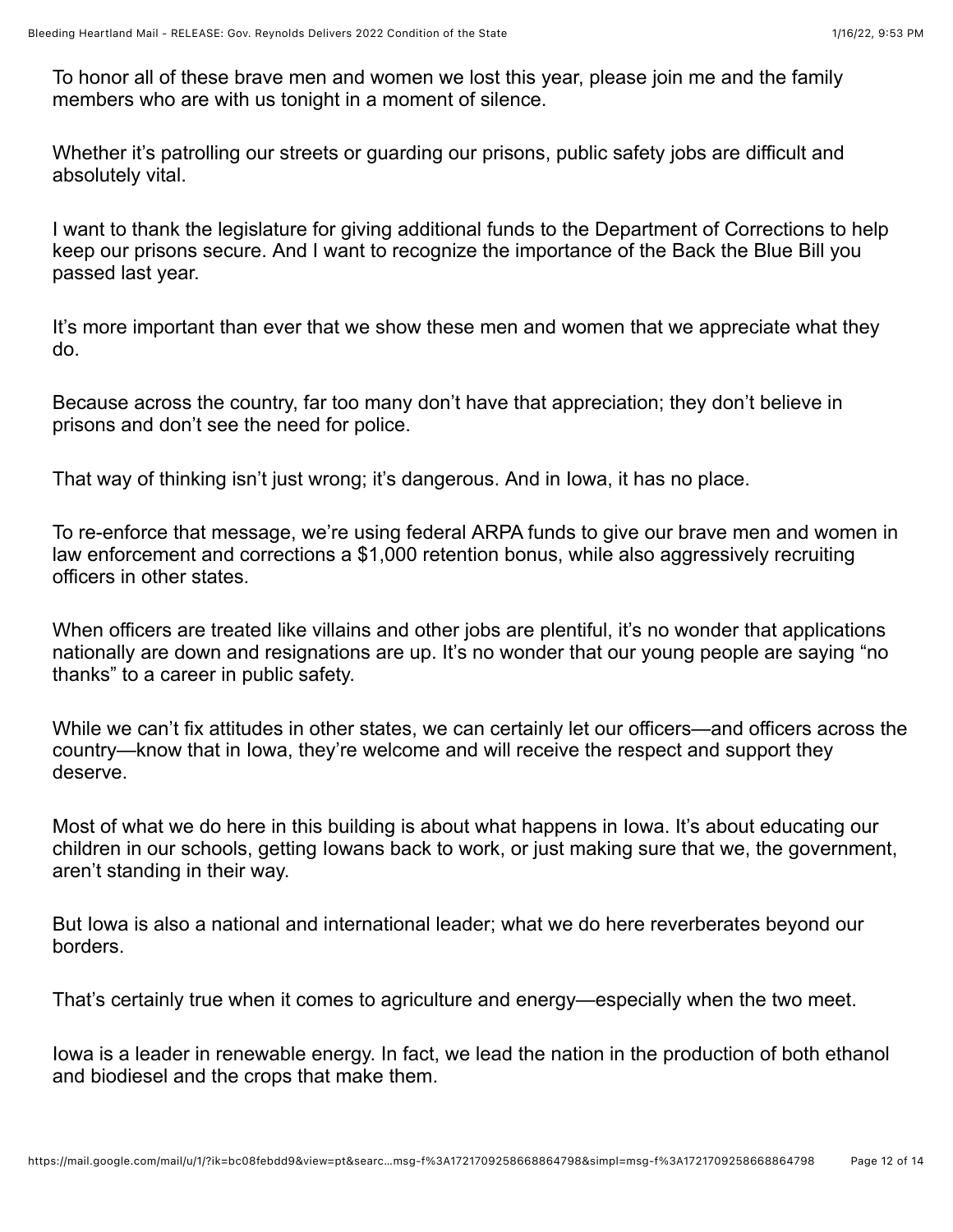Everyone knows that renewable fuel is important to Iowa. But D.C. is losing sight of its importance to the country.

Time and again—in administrations of both parties—the federal government has walked away from its commitment to renewable fuels, and we've had to bring them back.

We need to do it again. The Biden Administration has focused almost all of its efforts on electric vehicles, actively working to eliminate gas-powered cars.

That's a mistake, especially as China works to lock up the precious metals that make EV batteries.

Instead, we must continue to embrace an all-of-the-above approach, where we support energy sources that come from right here in Iowa.

To do that, I am introducing new legislation that will improve access to E15 and B20 and upgrade Iowa's fuel infrastructure to offer higher blends. And I'm proposing that we invest in carbon-capture solutions to sustain and build on our leadership position in renewable energy.

Let's send D.C. a message that can't be ignored. Let's remind them that America's energy is growing, right here, in Iowa's fields.

I want to end tonight where I began—by highlighting the amazing things that are happening in our communities.

I do this to shine a light on what Iowans are doing, and to remind us, in here, that it's not our doing.

In Mason City, residents are completely remaking their downtown. With the historic Frank Lloyd Wright hotel as an anchor, they've created a beautiful park on Main Street, repurposed a mall as an ice arena, and lined the street's buildings with second-floor housing.

In Elkader, the small community of just 1,200 remade itself into a destination by creating one of Iowa's first whitewater courses, by reviving landmarks like the Elkader Theater and the Opera House, and by opening numerous restaurants, bars, and coffee shops that have created a cultural hub.

In Woodbine, the school, businesses, and local leaders partnered together to create the CREW Center, a place that combines recreation, education, and community. Where the small school district created an innovative work-based learning program, IGNITE Pathways, that is a magnet for all of SW Iowa.

Revitalization efforts like these are happening all over the state. They're happening because